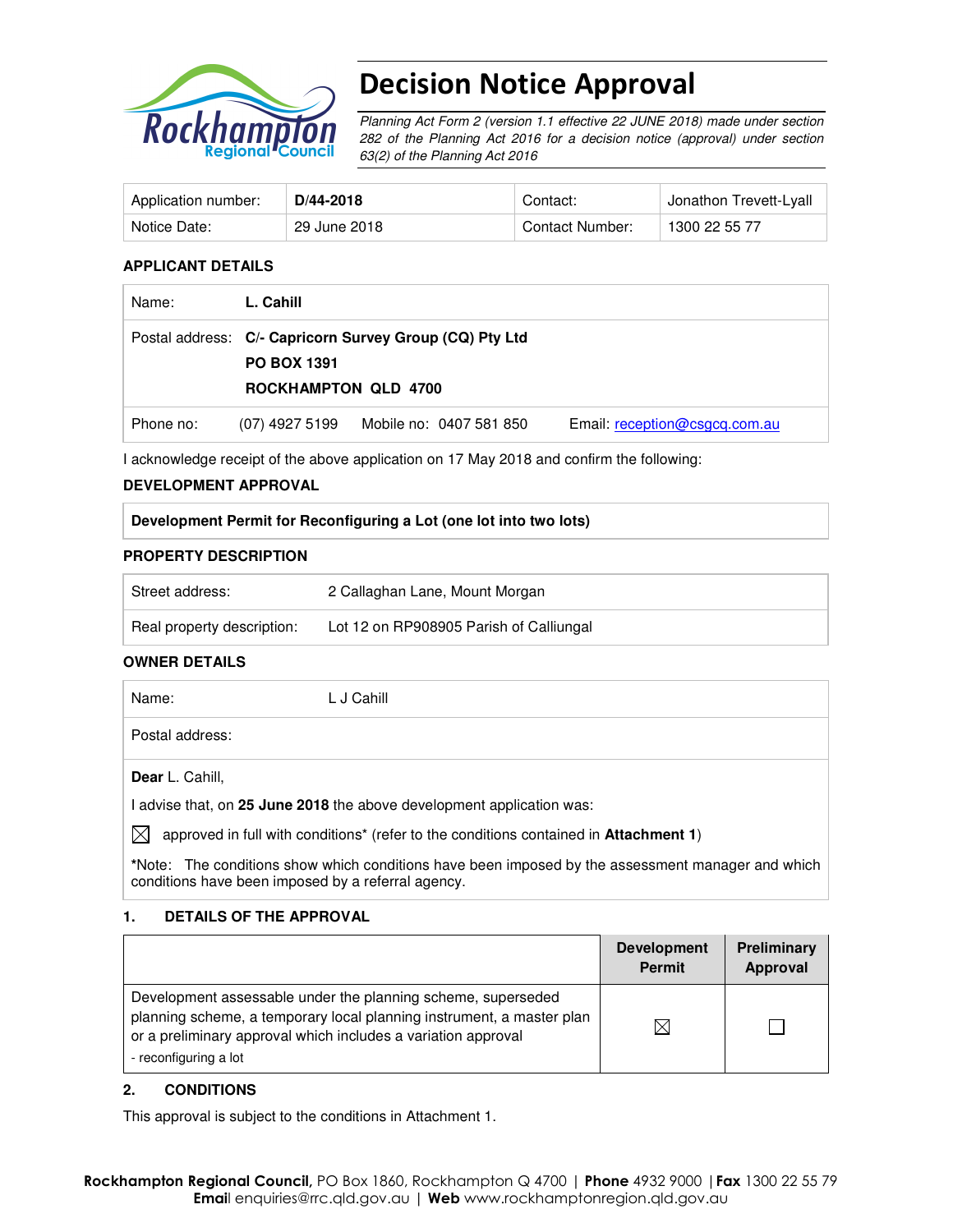#### **3. FURTHER DEVELOPMENT PERMITS REQUIRED NIL**

# **4. REFERRAL AGENCIES** NIL

#### **5. THE APPROVED PLANS**

**The approved development must be completed and maintained generally in accordance with the approved drawings and documents:** 

| Plan/Document Name                       | Plan/Document Reference | Dated      |
|------------------------------------------|-------------------------|------------|
| Reconfiguration Plan (1 Lot into 2 Lots) | 7077-01-ROL, Rev A      | 9 May 2018 |

#### **6. CURRENCY PERIOD FOR THE APPROVAL (S.85 of the Planning Act)**

The standard currency periods stated in section 85 of Planning Act 2016 apply to each aspect of development in this approval, if not stated in the conditions of approval attached.

#### **7. STATEMENT OF REASONS**

| <b>Description of the</b><br>development        | The proposed development is for Reconfiguring a Lot (one lot into two<br>lots)                                                                                                                                                                                                                                                                               |  |  |
|-------------------------------------------------|--------------------------------------------------------------------------------------------------------------------------------------------------------------------------------------------------------------------------------------------------------------------------------------------------------------------------------------------------------------|--|--|
| <b>Reasons for Decision</b>                     | Assessment of the development against the relevant zone purpose,<br>planning scheme codes and planning scheme policies demonstrates that<br>the proposed development will not cause significant adverse impacts on<br>the surrounding natural environment, built environment<br>and<br>infrastructure, community facilities, or local character and amenity. |  |  |
| <b>Assessment Benchmarks</b>                    | The proposed development was assessed against the following<br>assessment benchmarks:<br>Rural Residential Zone Code;<br>$\bullet$<br>Access, Parking and Transport Code;<br>٠<br>Reconfiguring a Lot Code;<br>٠<br>Stormwater Management Code; and<br>Water and Sewer Code.                                                                                 |  |  |
| <b>Compliance with</b><br>assessment benchmarks | The development was assessed against all of the assessment<br>benchmarks listed above and complies with all of these.                                                                                                                                                                                                                                        |  |  |
| <b>Matters prescribed by</b><br>regulation      | The State Planning Policy - Part E;<br>٠<br>The Central Queensland Regional Plan;<br>٠<br>The Rockhampton Region Planning Scheme 2015; and<br>٠<br>The common material, being the material submitted with the<br>application.                                                                                                                                |  |  |

# **8. RIGHTS OF APPEAL**

The rights of an applicant to appeal to a tribunal or the Planning and Environment Court against a decision about a development application are set out in chapter 6, part 1 of the Planning Act 2016. There may also be a right to make an application for a declaration by a tribunal (see chapter 6, part 2 of the Planning Act 2016).

#### Appeal by an applicant

An applicant for a development application may appeal to the Planning and Environment Court against the following:

- the refusal of all or part of the development application
- a provision of the development approval
- the decision to give a preliminary approval when a development permit was applied for
- a deemed refusal of the development application.

An applicant may also have a right to appeal to the Development tribunal. For more information, see schedule 1 of the Planning Act 2016.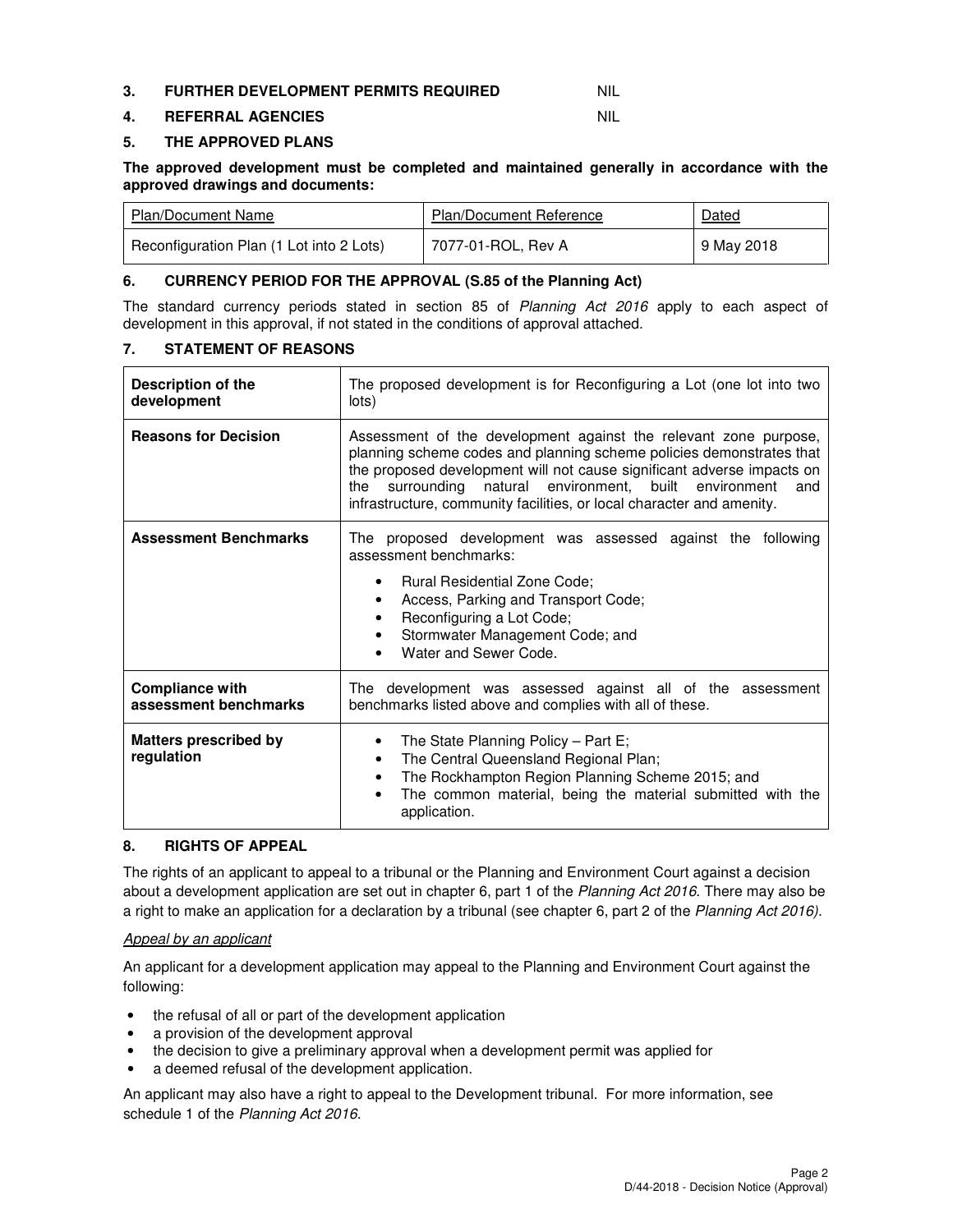The timeframes for starting an appeal in the Planning and Environment Court are set out in section 229 of the Planning Act 2016.

**Attachment 2** is an extract from the Planning Act 2016 that sets out the applicant's appeal rights and the appeal rights of a submitter.

#### **9. WHEN THE DEVELOPMENT APPROVAL TAKES EFFECT**

This development approval takes effect:

From the time the decision notice is given  $-$  if there is no submitter and the applicant does not appeal the decision to the court.

Or

- When the submitter's appeal period ends – if there is a submitter and the applicant does not appeal the decision to the court.

Or

- Subject to the decision of the court, when the appeal is finally decided – if an appeal is made to the court.

This approval will lapse unless substantially commenced within the above stated currency periods (refer to sections 85 of Planning Act 2016 for further details).

#### **10. ASSESSMENT MANAGER**

| Name: | Tarnya Fitzgibbon             | Signature: | Date: 29 June 2018 |
|-------|-------------------------------|------------|--------------------|
|       | <b>COORDINATOR</b>            |            |                    |
|       | <b>DEVELOPMENT ASSESSMENT</b> |            |                    |

#### **Attachment 1 – Conditions of the approval**

**Part 1 – Conditions imposed by the assessment manager** [Note: where a condition is imposed about infrastructure under Chapter 4 of the Planning Act 2016, the relevant provision of the Act under which this condition was imposed must be specified.]

#### **Attachment 2—Extract on appeal rights**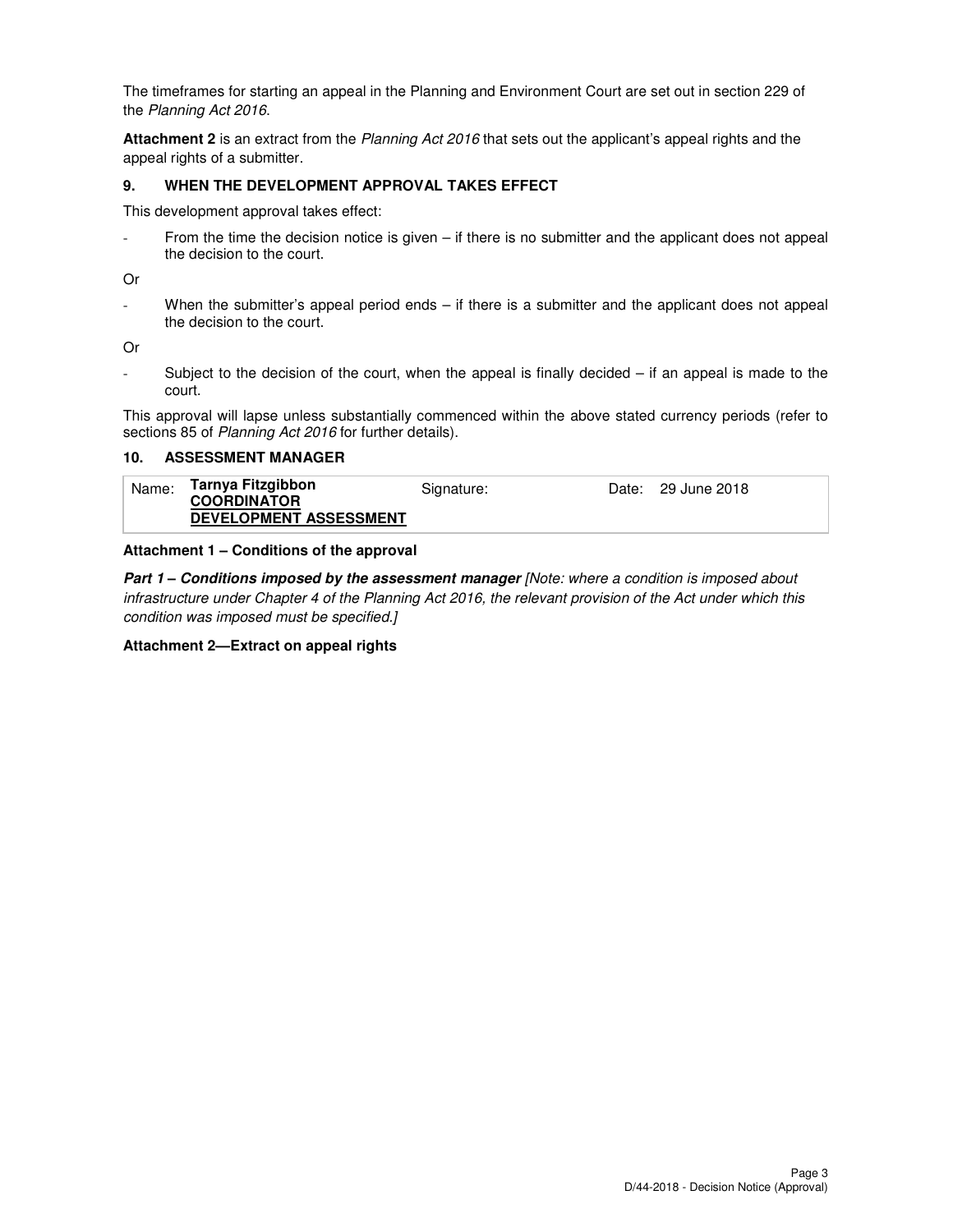

# **Attachment 1 – Part 1 Rockhampton Regional Council Conditions**

Planning Act 2016

# 1.0 ADMINISTRATION

- 1.1 The Developer and his employee, agent, contractor or invitee is responsible for ensuring compliance with the conditions of this development approval.
- 1.2 Where these Conditions refer to "Council" in relation to requiring Council to approve or to be satisfied as to any matter, or conferring on the Council a function, power or discretion, that role may be fulfilled in whole or in part by a delegate appointed for that purpose by the Council.
- 1.3 All conditions, works, or requirements of this development approval must be undertaken and completed:
	- 1.3.1 to Council's satisfaction;
	- 1.3.2 at no cost to Council; and
	- 1.3.3 prior to the issue of the Survey Plan Approval Certificate,

unless otherwise stated.

- 1.4 Infrastructure requirements of this development approval must be contributed to the relevant authorities, where applicable, at no cost to Council, prior to the issue of the Survey Plan Approval Certificate, unless otherwise stated.
- 1.5 All works must be designed, constructed and maintained in accordance with the relevant Council policies, guidelines and standards, unless otherwise stated.
- 1.6 All engineering drawings/specifications, design and construction works must be in accordance with the requirements of the relevant Australian Standards and must be approved, supervised and certified by a Registered Professional Engineer of Queensland.

# 2.0 APPROVED PLANS AND DOCUMENTS

2.1 The approved development must be completed and maintained generally in accordance with the approved plans and documents, except where amended by any condition of this development approval:

| <b>Plan/Document Name</b>                                     | <b>Plan/Document Reference</b> | Dated      |
|---------------------------------------------------------------|--------------------------------|------------|
| Reconfiguration Plan (1 Lot into 2 Lots)   7077-01-ROL, Rev A |                                | 9 May 2018 |

- 2.2 Where there is any conflict between the conditions of this development approval and the details shown on the approved plans and documents, the conditions of this development approval must prevail.
- 3.0 ACCESS WORKS
- 3.1 Any future access works for Lot 1 must be designed and constructed in accordance with the Capricorn Municipal Development Guidelines.
- 4.0 ELECTRICITY
- 4.1 Evidence must be provided that electricity services are available to each lot in accordance with the standards and requirements of the relevant service provider, prior to the issue of the Survey Plan Approval Certificate.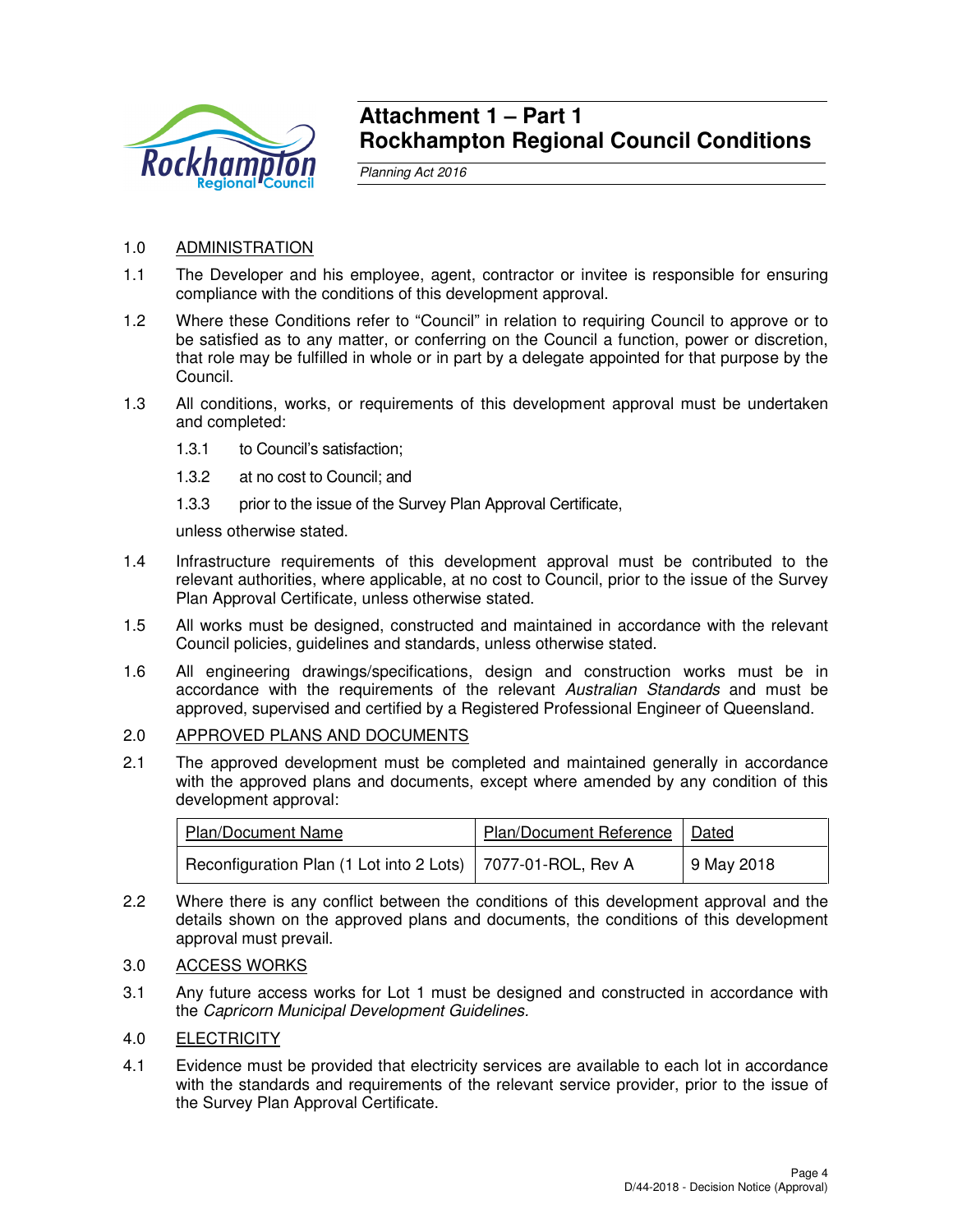# 5.0 TELECOMMUNICATIONS

5.1 Evidence that both lots are/can be provided with telecommunications services from the relevant service provider must be provided to Council, prior to the issue of the Survey Plan Approval Certificate.

Note: The Telecommunications Act 1997 (Cth) specifies where the deployment of optical fibre and the installation of fibre-ready facilities is required.

Note: For telecommunications services, written evidence must be in the form of either a "Telecommunications Infrastructure Provisioning Confirmation" where such services are provided by Telstra or a "Notice of Practical Completion" where such services are provided by the NBN.

# 6.0 ASSET MANAGEMENT

- 6.1 Any alteration necessary to electricity, telephone, water mains, sewerage mains, and/or public utility installations resulting from the development or in connection with the development, must be undertaken and completed at no cost to Council.
- 6.2 Any damage to existing stormwater, water supply and sewerage infrastructure, kerb and channel, pathway or roadway (including removal of concrete slurry from public land and Council infrastructure), that occurs while any works are being carried out in association with this development approval must be repaired at full cost to the developer. This includes the reinstatement of any existing traffic signs or pavement markings that may have been removed or damaged.

# ADVISORY NOTES

# NOTE 1. Aboriginal Cultural Heritage

It is advised that under section 23 of the Aboriginal Cultural Heritage Act 2003, a person who carries out an activity must take all reasonable and practicable measures to ensure the activity does not harm Aboriginal cultural heritage (the "cultural heritage duty of care"). Maximum penalties for breaching the duty of care are listed in the Aboriginal cultural heritage legislation. The information on Aboriginal cultural heritage is available on the Department of Aboriginal and Torres Strait Islander Partnerships website www.datsip.qld.gov.au.

# NOTE 2. General Environmental Duty

General environmental duty under the *Environmental Protection Act 1994* prohibits unlawful environmental nuisance caused by noise, aerosols, particles, dust, ash, fumes, light, odour or smoke beyond the boundaries of the development site during all stages of the development including earthworks, construction and operation.

# NOTE 3. Works in Road Reserve Permit

It is advised that a Works in Road Reserve Permit (including a fee for the vehicle crossover and compliant with Standard Capricorn Municipal Development Guidelines, Standard Drawings) will be required for any future access works.

# NOTE 4. Infrastructure Charges Notice

This application is subject to infrastructure charges in accordance with Council policies. The charges are presented on an Infrastructure Charges Notice.

# NOTE 5. Rural Addressing

Rural addressing must be provided to each lot in accordance with Council's rural addressing procedures.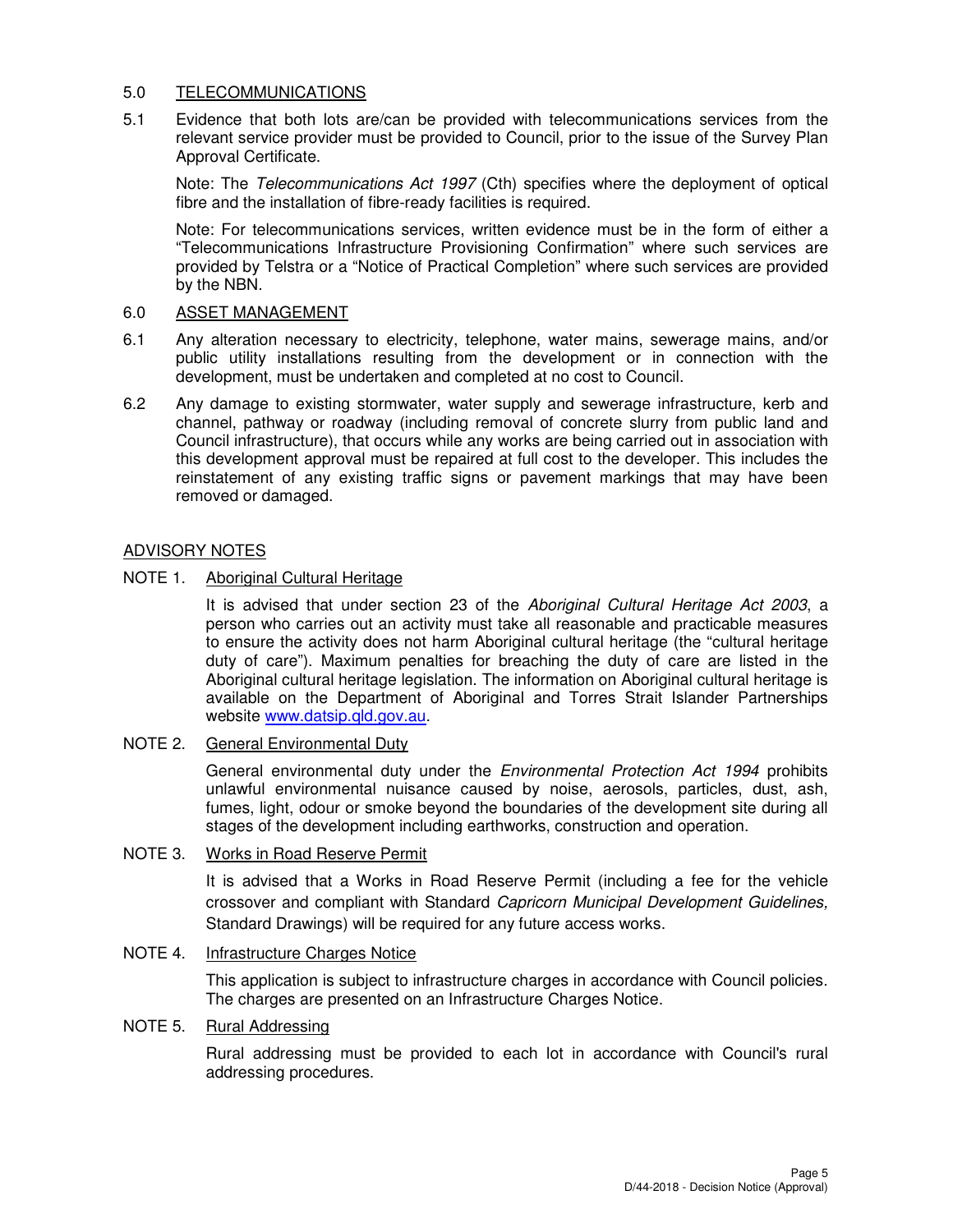

# **Attachment 2 - Appeal Rights**

PLANNING ACT 2016

The following is an extract from the Planning Act 2016 (Chapter 6)

#### **Appeal rights**

#### **229 Appeals to tribunal or P&E Court**

- (1) Schedule 1 states—
	- (a) matters that may be appealed to— (i) either a tribunal or the P&E Court; or (ii) only a tribunal; or (iii) only the P&E Court; and
	- (b) the person—
		- (i) who may appeal a matter (the **appellant**); and
		- (ii) who is a respondent in an appeal of the matter; and (iii) who is a co-respondent in an appeal of the matter; and
		- (iv) who may elect to be a co-respondent in an appeal of the matter.
- (2) An appellant may start an appeal within the appeal period.
- (3) The **appeal period** is—
	- (a) for an appeal by a building advisory agency—10 business days after a decision notice for the decision is given to the agency or
	- (b) for an appeal against a deemed refusal—at any time after the deemed refusal happens; or
	- (c) for an appeal against a decision of the Minister, under chapter 7, part 4, to register premises or to renew the registration of premises—20 business days after a notice is published under section 269(3)(a) or (4); or
	- (d) for an appeal against an infrastructure charges notice— 20 business days after the infrastructure charges notice is given to the person; or
	- (e) for an appeal about a deemed approval of a development application for which a decision notice has not been given—30 business days after the applicant gives the deemed approval notice to the assessment manager; or
	- (f) for any other appeal—20 business days after a notice of the decision for the matter, including an enforcement notice, is given to the person.
	- Note—

See the P&E Court Act for the court's power to extend the appeal period.

- (4) Each respondent and co-respondent for an appeal may be heard in the appeal.
- (5) If an appeal is only about a referral agency's response, the assessment manager may apply to the tribunal or P&E Court to withdraw from the appeal.
- (6) To remove any doubt, it is declared that an appeal against an infrastructure charges notice must not be about—
	- (a) the adopted charge itself; or
	- (b) for a decision about an offset or refund—
		- (i) the establishment cost of trunk infrastructure identified in a LGIP; or

(ii) the cost of infrastructure decided using the method

- included in the local government's charges resolution. **230 Notice of appeal**
- (1) An appellant starts an appeal by lodging, with the registrar of the tribunal or P&E Court, a notice of appeal that—
	- (a) is in the approved form; and
	- (b) succinctly states the grounds of the appeal.
- (2) The notice of appeal must be accompanied by the required fee.
- (3) The appellant or, for an appeal to a tribunal, the registrar must, within the service period, give a copy of the notice of appeal to—
- (a) the respondent for the appeal; and
- (b) each co-respondent for the appeal; and
- (c) for an appeal about a development application under schedule 1, table 1, item 1—each principal submitter for the development application; and
- (d) for an appeal about a change application under schedule 1, table 1, item 2—each principal submitter for the change application; and
- (e) each person who may elect to become a co-respondent for the appeal, other than an eligible submitter who is not a principal submitter in an appeal under paragraph  $(c)$  or  $(d)$ ; and
- (f) for an appeal to the P&E Court—the chief executive; and
- (g) for an appeal to a tribunal under another Act—any other person who the registrar considers appropriate.
- (4) The **service period** is—
	- (a) if a submitter or advice agency started the appeal in the P&E Court—2 business days after the appeal is started; or
	- (b) otherwise—10 business days after the appeal is started.
- (5) A notice of appeal given to a person who may elect to be a co-respondent must state the effect of subsection
- (6) A person elects to be a co-respondent by filing a notice of election, in the approved form, within 10 business days after the notice of appeal is given to the person*.*
- **231 Other appeals**
- (1) Subject to this chapter, schedule 1 and the P&E Court Act, unless the Supreme Court decides a decision or other matter under this Act is affected by jurisdictional error, the decision or matter is non-appealable.
- (2) The Judicial Review Act 1991, part 5 applies to the decision or matter to the extent it is affected by jurisdictional error.
- (3) A person who, but for subsection (1) could have made an application under the Judicial Review Act 1991 in relation to the decision or matter, may apply under part 4 of that Act for a statement of reasons in relation to the decision or matter.
- (4) In this section— **decision** includes—
	- (a) conduct engaged in for the purpose of making a decision; and
	- (b) other conduct that relates to the making of a decision; and
	- (c) the making of a decision or the failure to make a decision; and
	- (d) a purported decision; and
	- (e) a deemed refusal.

**non-appealable**, for a decision or matter, means the decision or matter—

- (a) is final and conclusive; and
- (b) may not be challenged, appealed against, reviewed, quashed, set aside or called into question in any other way under the Judicial Review Act 1991 or otherwise, whether by the Supreme Court, another court, a tribunal or another entity; and
- (c) is not subject to any declaratory, injunctive or other order of the Supreme Court, another court, a tribunal or another entity on any ground.

#### **232 Rules of the P&E Court**

- (1) A person who is appealing to the P&E Court must comply with the rules of the court that apply to the appeal.
- (2) However, the P&E Court may hear and decide an appeal even if the person has not complied with rules of the P&E Court.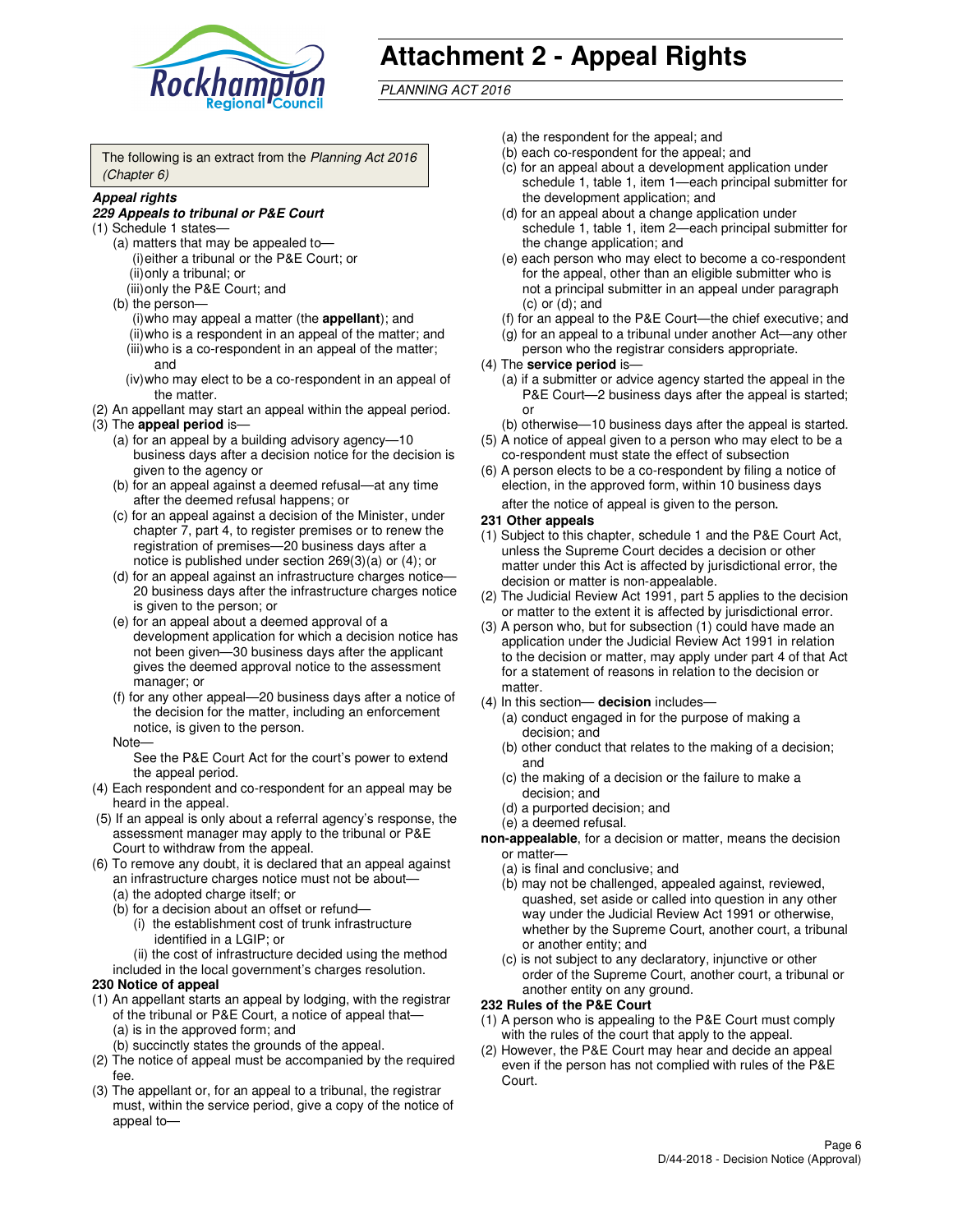

# **Appeal Rights**

PLANNING ACT 2016

# **Schedule 1**

# **Appeals section 229**

#### **1 Appeal rights and parties to appeals**

- (1) Table 1 states the matters that may be appealed to—(a) the P&E court; or (b) a tribunal.
- (2) However, table 1 applies to a tribunal only if the matter involves—
	- (a) the refusal, or deemed refusal of a development application, for—
	- (i) a material change of use for a classified building; or
	- (ii) operational work associated with building work, a retaining wall, or a tennis court; or
	- (b) a provision of a development approval for—
	- (i) a material change of use for a classified building; or
- (ii) operational work associated with building work, a retaining wall, or a tennis court; or
	- (c) if a development permit was applied for—the decision to give a preliminary approval for—
		- (i) a material change of use for a classified building; or
		- (ii) operational work associated with building work, a retaining wall, or a tennis court; or
	- (d) a development condition if—
		- (i) the development approval is only for a material change of use that involves the use of a building classified under the Building Code as a class 2 building; and
		- (ii) the building is, or is proposed to be, not more than 3 storeys; and
		- (iii) the proposed development is for not more than 60 sole-occupancy units; or
	- (e) a decision for, or a deemed refusal of, an extension application for a development approval that is only for a material change of use of a classified building; or
	- (f) a decision for, or a deemed refusal of, a change application for a development approval that is only for a material change of use of a classified building; or
	- (g) a matter under this Act, to the extent the matter relates to—
		- (i) the Building Act, other than a matter under that Act that may or must be decided by the Queensland Building and Construction Commission; or
		- (ii) the Plumbing and Drainage Act, part 4 or 5; or
	- (h) a decision to give an enforcement notice in relation to a matter under paragraphs (a) to (g); or
	- (i) a decision to give an infrastructure charges notice; or
	- (j) the refusal, or deemed refusal, of a conversion application; or
	- (k) a matter that, under another Act, may be appealed to the tribunal; or
	- (l) a matter prescribed by regulation.
- (3) Also, table 1 does not apply to a tribunal if the matter
	- involves—
	- (a) for a matter in subsection  $(2)(a)$  to  $(d)$ 
		- (i) a development approval for which the development application required impact assessment; and
		- (ii) a development approval in relation to which the assessment manager received a properly made submission for the development application; or
	- (b) a provision of a development approval about the identification or inclusion, under a variation approval, of a matter for the development.
- (4) Table 2 states the matters that may be appealed only to the P&E Court.
- (5) Table 3 states the matters that may be appealed only to the tribunal.
- (6) In each table—
	- (a) column 1 states the appellant in the appeal; and
	- (b) column 2 states the respondent in the appeal; and
	- (c) column 3 states the co-respondent (if any) in the appeal; and
	- (d) column 4 states the co-respondents by election (if any) in the appeal.
- (7) If the chief executive receives a notice of appeal under section 230(3)(f), the chief executive may elect to be a corespondent in the appeal.

| Table 1<br>Appeals to the P&E Court and, for certain matters, to a tribunal                                      |                                                                                                                                |                                                                                          |                                                       |  |
|------------------------------------------------------------------------------------------------------------------|--------------------------------------------------------------------------------------------------------------------------------|------------------------------------------------------------------------------------------|-------------------------------------------------------|--|
| 1. Development applications<br>An appeal may be made against-<br>(c) a provision of the development approval; or | (a) the refusal of all or part of the development application; or<br>(b) the deemed refusal of the development application; or | (d) if a development permit was applied for-the decision to give a preliminary approval. |                                                       |  |
| Column 1                                                                                                         | Column 2                                                                                                                       | Column 3                                                                                 | Column 4                                              |  |
| Appellant                                                                                                        | Respondent                                                                                                                     | Co-respondent                                                                            | Co-respondent by election                             |  |
| $($ if any $)$<br>$($ if any $)$                                                                                 |                                                                                                                                |                                                                                          |                                                       |  |
| The applicant                                                                                                    | The assessment<br>manager                                                                                                      | If the appeal is about<br>a concurrence                                                  | 1 A concurrence agency that is<br>not a co-respondent |  |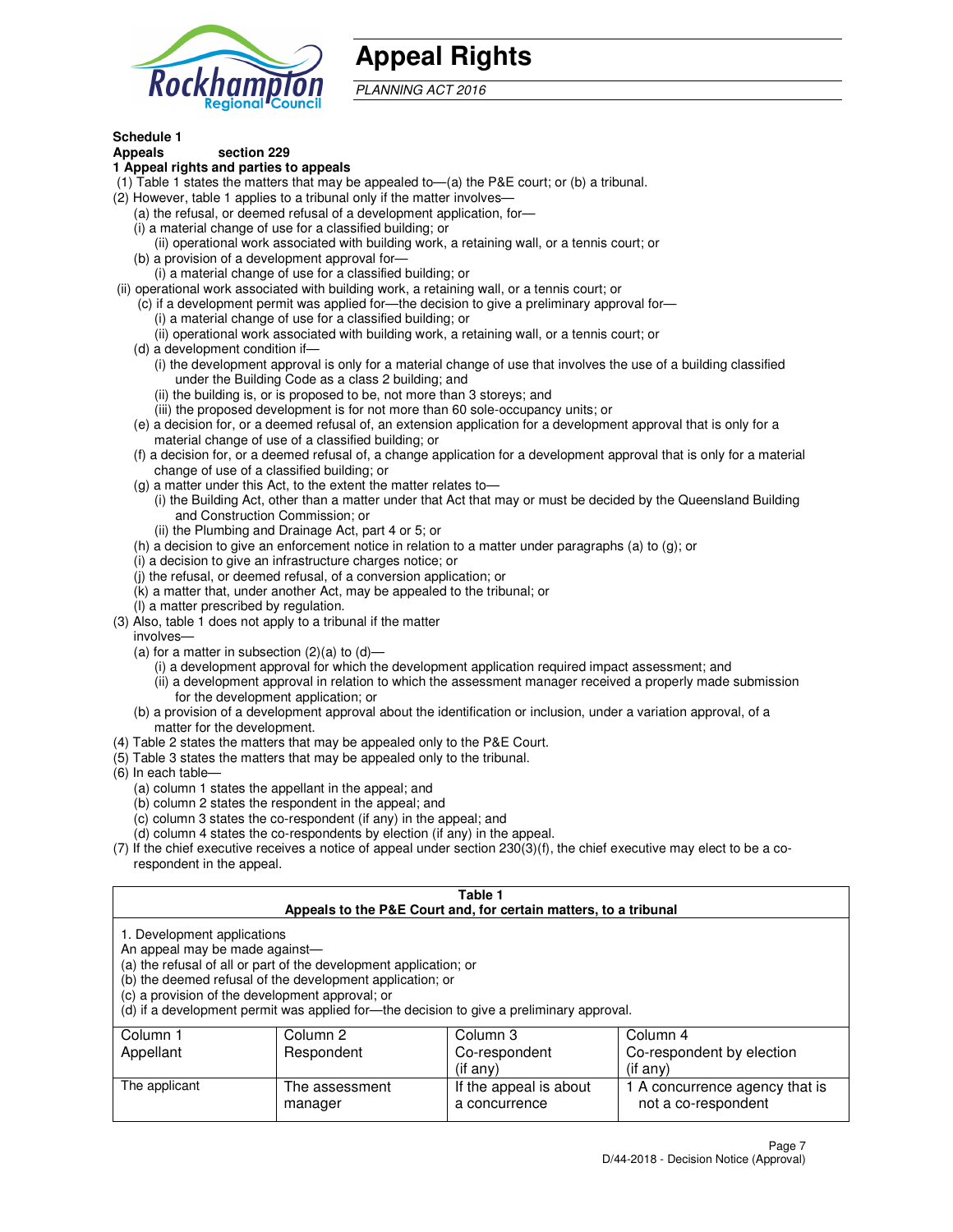| Table 1<br>Appeals to the P&E Court and, for certain matters, to a tribunal                                                                                                                             |                                                                                                                               |                                                                 |                                                                                                                                                                                                                                                                                                                                                 |  |
|---------------------------------------------------------------------------------------------------------------------------------------------------------------------------------------------------------|-------------------------------------------------------------------------------------------------------------------------------|-----------------------------------------------------------------|-------------------------------------------------------------------------------------------------------------------------------------------------------------------------------------------------------------------------------------------------------------------------------------------------------------------------------------------------|--|
| 2. Change applications                                                                                                                                                                                  |                                                                                                                               | agency's referral<br>response-the<br>concurrence agency         | 2 If a chosen Assessment<br>manager is the respondent-<br>the prescribed assessment<br>manager<br>3 Any eligible advice agency for<br>the application<br>4 Any eligible submitter for the<br>application                                                                                                                                        |  |
| An appeal may be made against-<br>(b) a deemed refusal of a change application.                                                                                                                         |                                                                                                                               |                                                                 | (a) a responsible entity's decision for a change application, other than a decision made by the P&E court; or                                                                                                                                                                                                                                   |  |
| Column 1<br>Appellant                                                                                                                                                                                   | Column <sub>2</sub><br>Respondent                                                                                             | Column <sub>3</sub><br>Co-respondent<br>(if any)                | Column 4<br>Co-respondent by election<br>(if any)                                                                                                                                                                                                                                                                                               |  |
| 1 The applicant<br>2 If the responsible<br>entity is the<br>assessment<br>manager-an<br>affected entity that<br>gave a pre-request<br>notice or response<br>notice                                      | The responsible<br>entity                                                                                                     | If an affected entity<br>starts the appeal-the<br>applicant     | 1 A concurrence agency for the<br>development application<br>2 If a chosen assessment<br>manager is the respondent-<br>the prescribed assessment<br>manager<br>3 A private certifier for the<br>development application<br>4 Any eligible advice agency for<br>the change application<br>5 Any eligible submitter for the<br>change application |  |
| 3. Extension applications<br>An appeal may be made against-                                                                                                                                             | (a) the assessment manager's decision about an extension application; or<br>(b) a deemed refusal of an extension application. |                                                                 |                                                                                                                                                                                                                                                                                                                                                 |  |
| Column 1<br>Appellant                                                                                                                                                                                   | Column <sub>2</sub><br>Respondent                                                                                             | Column <sub>3</sub><br>Co-respondent<br>(if any)                | Column 4<br>Co-respondent by election<br>(if any)                                                                                                                                                                                                                                                                                               |  |
| 1 The applicant<br>1<br>For a matter other<br>2<br>than a deemed<br>refusal of an<br>extension<br>application $-$ a<br>concurrence<br>agency, other than<br>the chief executive,<br>for the application | The assessment<br>manager                                                                                                     | If a concurrence<br>agency starts the<br>appeal - the applicant | If a chosen assessment<br>manager is the respondent $-$ the<br>prescribed assessment manager                                                                                                                                                                                                                                                    |  |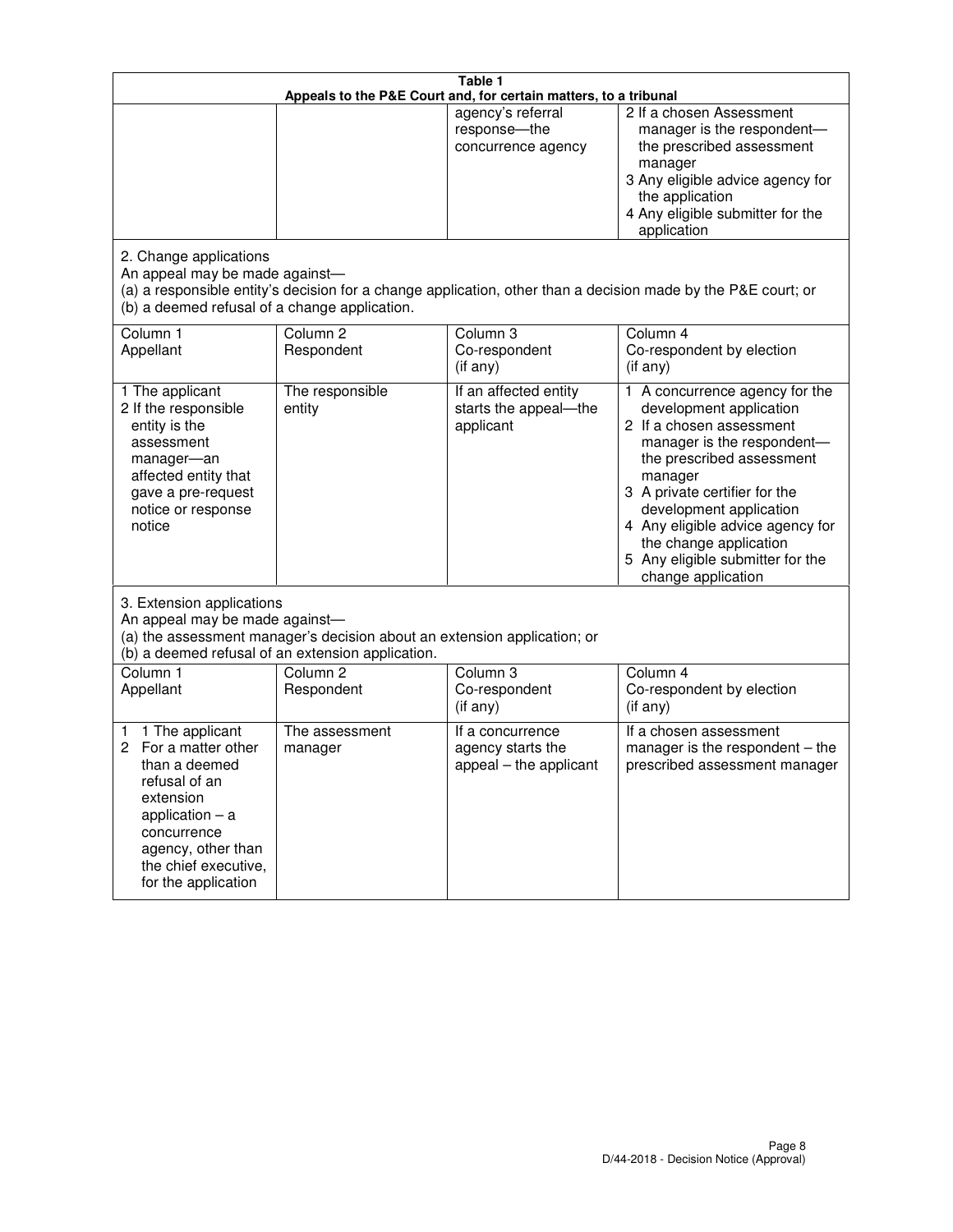#### **Table 1 Appeals to the P&E Court and, for certain matters, to a tribunal**

4. Infrastructure charges notices

An appeal may be made against an infrastructure charges notice on 1 or more of the following grounds

- a) The notice involved an error relating to
	- (i) The application of the relevant adopted charge; or

Examples of errors in applying an adopted charge –

- The incorrect application of gross floor area for a non-residential development
- Applying an incorrect 'use category', under a regulation, to the development
	- (i) The working out of extra demands, for section 120; or
	- (ii) An offset or refund; or
- b) The was no decision about an offset or refund; or
- c) If the infrastructure charges notice states a refund will be given the timing for giving the refund; or
- d) The amount of the charge is so unreasonable that no reasonable relevant local government could have imposed the amount.

| Column 1<br>Appellant                                    | Column 2<br>Respondent                                                    | Column 3<br>Co-respondent<br>$($ if any $)$ | Column 4<br>Co-respondent by election<br>$($ if any $)$ |
|----------------------------------------------------------|---------------------------------------------------------------------------|---------------------------------------------|---------------------------------------------------------|
| The person given the<br>Infrastructure charges<br>notice | The local government<br>that gave the<br>infrastructure charges<br>notice |                                             |                                                         |

5. Conversion applications

An appeal may be made against—

(a) the refusal of a conversion application; or

(b) a deemed refusal of a conversion application.

| Column 1<br>Appellant | Column 2<br>Respondent                                                  | Column 3<br>Co-respondent<br>$($ if any $)$ | Column 4<br>Co-respondent by election<br>$($ if any $)$ |
|-----------------------|-------------------------------------------------------------------------|---------------------------------------------|---------------------------------------------------------|
| The applicant         | The local government<br>to which the conversion<br>application was made |                                             |                                                         |

6. Enforcement notices

An appeal may be made against the decision to give an enforcement notice.

| Column 1<br>Appellant                      | Column 2<br>Respondent       | Column 3<br>Co-respondent<br>$($ if any $)$ | Column 4<br>Co-respondent by election<br>(if any)                                                                                                                          |
|--------------------------------------------|------------------------------|---------------------------------------------|----------------------------------------------------------------------------------------------------------------------------------------------------------------------------|
| The person given the<br>enforcement notice | The enforcement<br>authority |                                             | If the enforcement authority is<br>not the local government for<br>the premises in relation to which<br>the offence is alleged to have<br>happened-the local<br>government |

#### **Table 2 Appeals to the P&E Court only**

1. Appeals from tribunal

An appeal may be made against a decision of a tribunal, other than a decision under

section 252, on the ground of—

(a) an error or mistake in law on the part of the tribunal; or

(b) jurisdictional error.

| Column 1<br>Appellant                             | Column 2<br>Respondent                                    | Column 3<br>Co-respondent<br>$($ if any $)$ | Column 4<br>Co-respondent by election<br>(i f any) |
|---------------------------------------------------|-----------------------------------------------------------|---------------------------------------------|----------------------------------------------------|
| A party to the<br>proceedings for the<br>decision | The other party to the<br>proceedings for the<br>decision | -                                           |                                                    |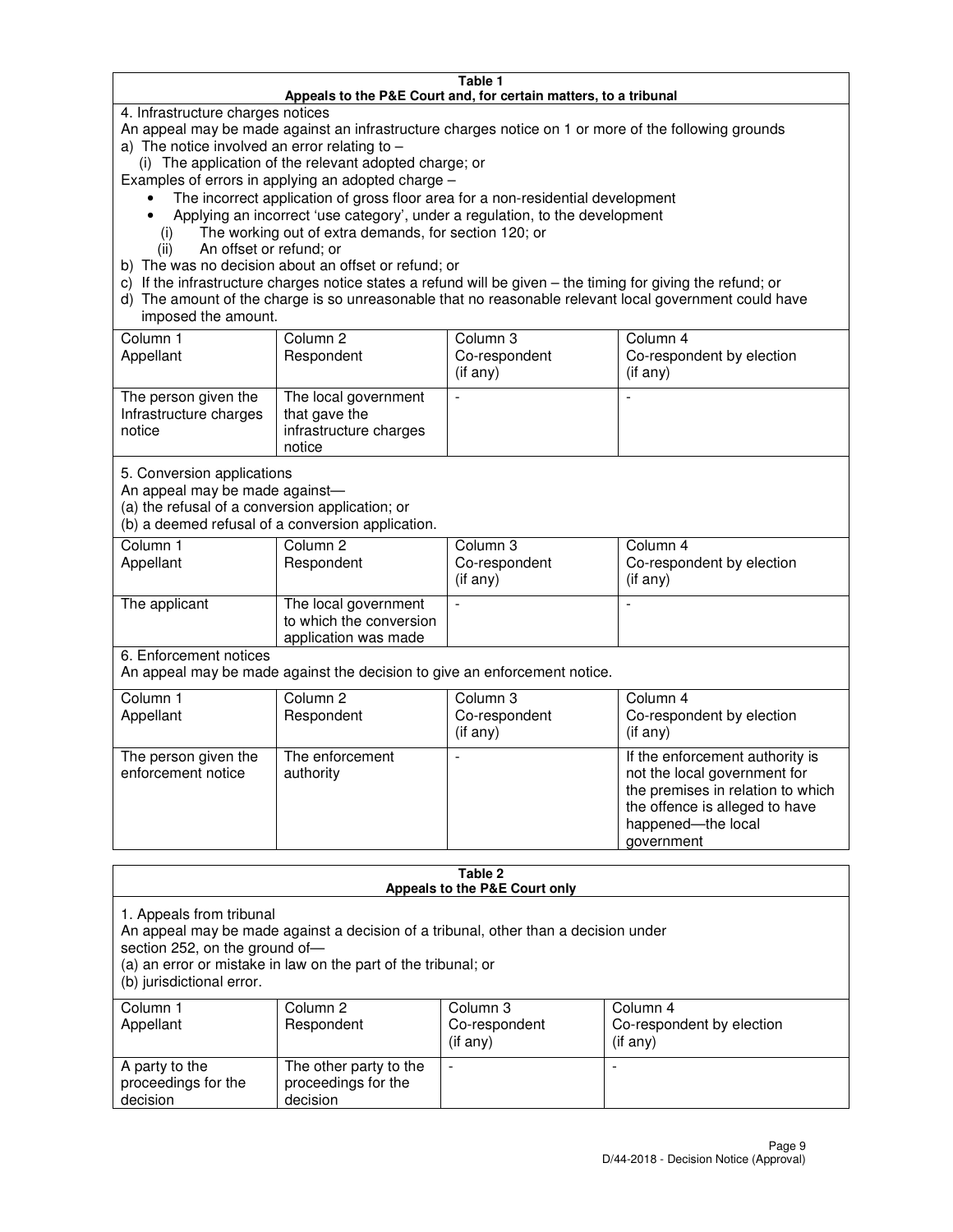#### **Table 2 Appeals to the P&E Court only**

2. Eligible submitter appeals

An appeal may be made against the decision to give a development approval, or an approval for a change application, to the extent that the decision relates to—

(a) any part of the development application for the development approval that required impact assessment; or (b) a variation request.

| Column 1<br>Appellant                                                                                                                                                                                                                                                                                                                                                                                              | Column <sub>2</sub><br>Respondent                                                                                          | Column 3<br>Co-respondent<br>$(i$ f any)                                                                                | Column 4<br>Co-respondent by election<br>(i f an <i>v</i> ) |
|--------------------------------------------------------------------------------------------------------------------------------------------------------------------------------------------------------------------------------------------------------------------------------------------------------------------------------------------------------------------------------------------------------------------|----------------------------------------------------------------------------------------------------------------------------|-------------------------------------------------------------------------------------------------------------------------|-------------------------------------------------------------|
| 1 For a development<br>application-an<br>eligible submitter for<br>the development<br>application<br>2 For a change<br>application-an<br>eligible submitter for<br>the change<br>application                                                                                                                                                                                                                       | 1 For a development<br>application-the<br>assessment<br>manager<br>2 For a change<br>application-the<br>responsible entity | 1 The applicant<br>2 If the appeal is<br>about a concurrence<br>agency's referral<br>response-the<br>concurrence agency | Another eligible<br>submitter for the<br>application        |
| 3. Eligible submitter and eligible advice agency appeals<br>An appeal may be made against a provision of a development approval, or failure to<br>include a provision in the development approval, to the extent the matter relates to-<br>(a) any part of the development application or the change application, for the development approval, that<br>required impact assessment; or<br>(b) a variation request. |                                                                                                                            |                                                                                                                         |                                                             |
| Column 1<br>Appellant                                                                                                                                                                                                                                                                                                                                                                                              | Column <sub>2</sub><br>Respondent                                                                                          | Column 3<br>Co-respondent<br>(if any)                                                                                   | Column 4<br>Co-respondent by election<br>$(if$ any)         |
| 1 For a development<br>application-an<br>eligible submitter for<br>the development<br>application                                                                                                                                                                                                                                                                                                                  | 1 For a development<br>application-the<br>assessment<br>manager<br>2 For a change                                          | 1 The applicant<br>2 If the appeal is<br>about a concurrence<br>agency's referral<br>response---the                     | Another eligible submitter for the<br>application           |

concurrence agency

4. Compensation claims An appeal may be made against—

2 For a change application—an eligible submitter for

the change application 3 An eligible advice agency for the development application or change application

(a) a decision under section 32 about a compensation claim; or

(b) a decision under section 265 about a claim for compensation; or

application—the responsible entity

(c) a deemed refusal of a claim under paragraph (a) or (b).

| Column 1<br>Appellant                      | Column 2<br>Respondent                                 | Column 3<br>Co-respondent<br>(if any) | Column 4<br>Co-respondent by election<br>$($ if any $)$ |
|--------------------------------------------|--------------------------------------------------------|---------------------------------------|---------------------------------------------------------|
| A person dissatisfied<br>with the decision | The local<br>government to which<br>the claim was made | -                                     |                                                         |
| 5. Registered premises                     |                                                        |                                       |                                                         |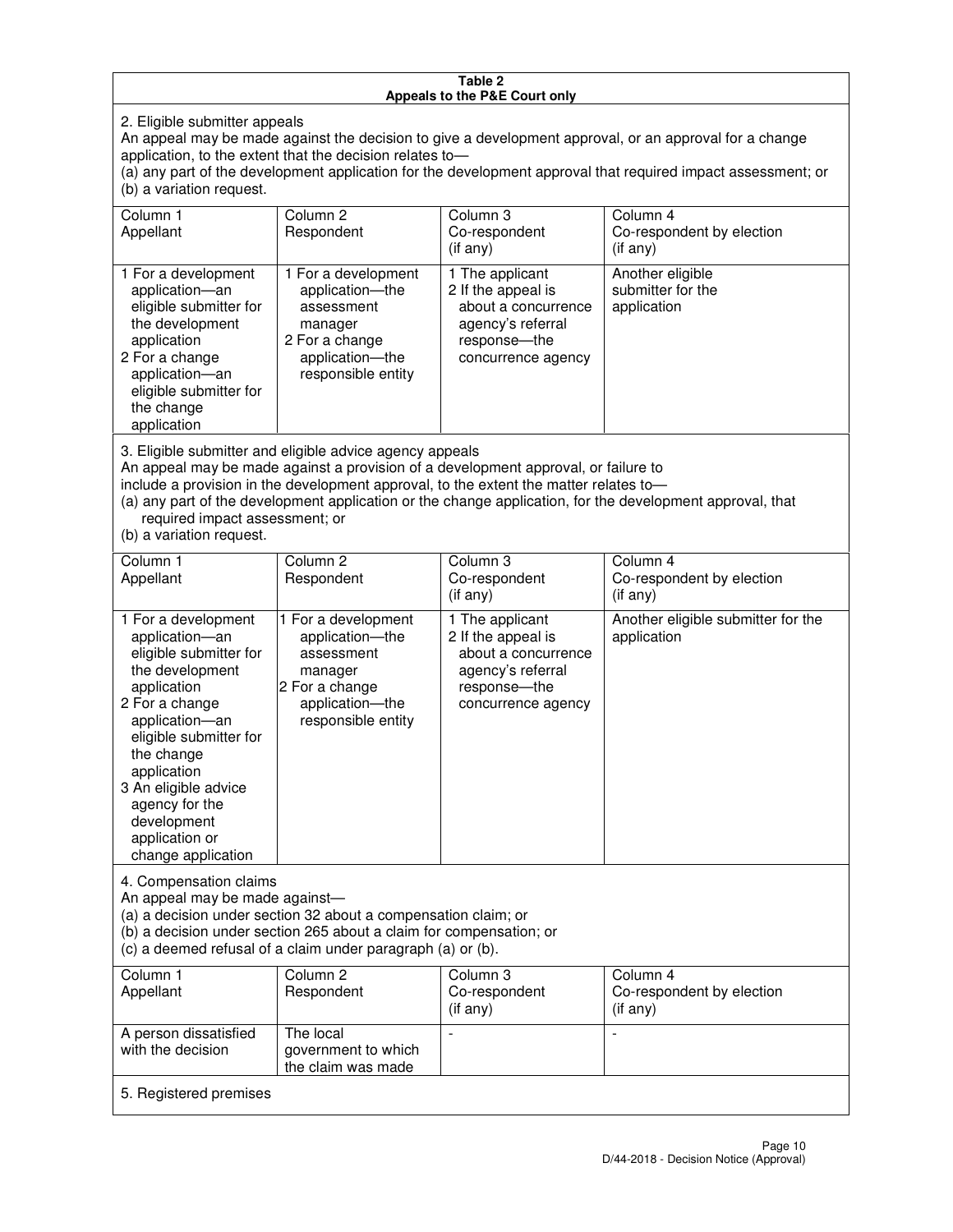| Table 2                                                                                                                                                                                                                                                                                                              |                                   |                                         |                                                                                                                                                                             |  |
|----------------------------------------------------------------------------------------------------------------------------------------------------------------------------------------------------------------------------------------------------------------------------------------------------------------------|-----------------------------------|-----------------------------------------|-----------------------------------------------------------------------------------------------------------------------------------------------------------------------------|--|
| Appeals to the P&E Court only<br>An appeal may be made against a decision of the Minister under chapter 7, part 4.                                                                                                                                                                                                   |                                   |                                         |                                                                                                                                                                             |  |
| Column 1                                                                                                                                                                                                                                                                                                             | Column <sub>2</sub>               | Column <sub>3</sub>                     | Column 4                                                                                                                                                                    |  |
| Appellant                                                                                                                                                                                                                                                                                                            | Respondent                        | Co-respondent<br>(if any)               | Co-respondent by election<br>(if any)                                                                                                                                       |  |
| 1 A person given a<br>decision notice about<br>the decision<br>2 If the decision is to<br>register premises or<br>renew the<br>registration of<br>premises-an owner<br>or occupier of<br>premises in the<br>affected area for the<br>registered premises<br>who is dissatisfied<br>with the decision                 | <b>The Minister</b>               | ÷,                                      | If an owner or occupier starts the<br>appeal – the owner of the<br>registered premises                                                                                      |  |
| 6. Local laws<br>An appeal may be made against a decision of a local government, or conditions applied,<br>under a local law about-<br>(a) the use of premises, other than a use that is the natural and ordinary consequence of prohibited<br>development; or<br>(b) the erection of a building or other structure. |                                   |                                         |                                                                                                                                                                             |  |
| Column 1<br>Appellant                                                                                                                                                                                                                                                                                                | Column 2<br>Respondent            | Column 3<br>Co-respondent<br>(if any)   | Column 4<br>Co-respondent by election<br>(if any)                                                                                                                           |  |
| A person who-<br>(a) applied for the<br>decision; and<br>(b) is dissatisfied with<br>the decision or<br>conditions.                                                                                                                                                                                                  | The local government              |                                         |                                                                                                                                                                             |  |
|                                                                                                                                                                                                                                                                                                                      |                                   | Table 3<br>Appeals to the tribunal only |                                                                                                                                                                             |  |
| 1. Building advisory agency appeals<br>An appeal may be made against giving a development approval for building work to the extent the building<br>work required code assessment against the building assessment provisions.                                                                                         |                                   |                                         |                                                                                                                                                                             |  |
| Column 1<br>Appellant                                                                                                                                                                                                                                                                                                | Column <sub>2</sub><br>Respondent | Column 3<br>Co-respondent<br>(if any)   | Column 4<br>Co-respondent by election<br>(if any)                                                                                                                           |  |
| A building advisory<br>agency for the<br>development application<br>related to the approval                                                                                                                                                                                                                          | The assessment<br>manager         | The applicant                           | 1 A concurrence agency for the<br>development application<br>related to the approval<br>2 A private certifier for the<br>development application<br>related to the approval |  |
| 3. Certain decisions under the Building Act and the Plumbing and Drainage Act<br>An appeal may be made against a decision under-<br>(a) the Building Act, other than a decision made by the Queensland Building and Construction Commission; or<br>(b) the Plumbing and Drainage Act, part 4 or 5.                   |                                   |                                         |                                                                                                                                                                             |  |
| Column 1<br>Appellant                                                                                                                                                                                                                                                                                                | Column <sub>2</sub><br>Respondent | Column 3<br>Co-respondent<br>(if any)   | Column 4<br>Co-respondent by election<br>(if any)                                                                                                                           |  |